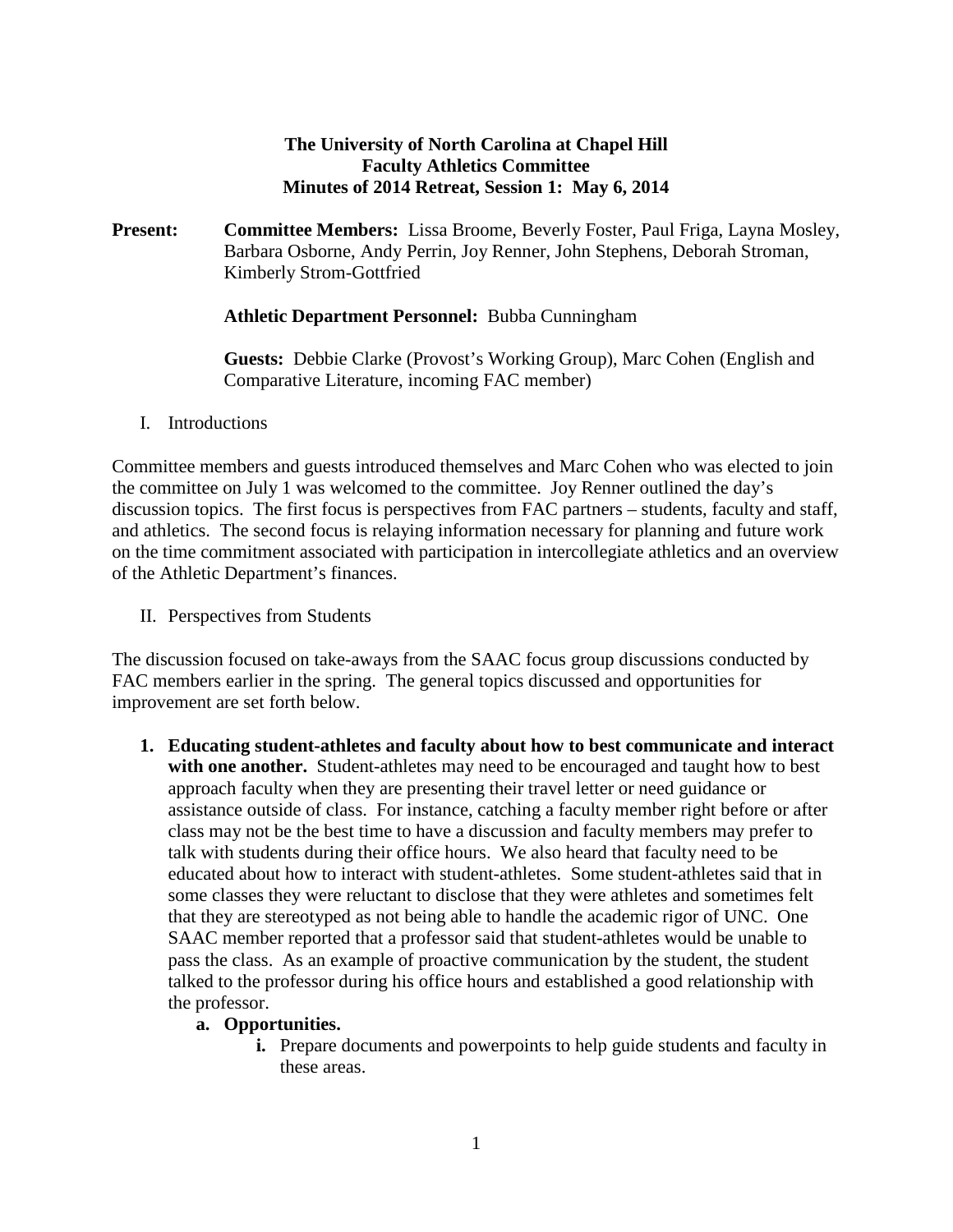- **ii.** Collaborate with the Center for Faculty Excellence on a pamphlet and/or a short course on strategies for teaching student-athletes and dealing with excused absences.
- iii. Have a short guide for faculty about NCAA rules that may pertain to their interactions with athletes (i.e., extra benefits).
- **iv.** Expand opportunities for students to invite professors to practice or competitions to build relationships and allow professors to observe the demands on and benefits to students from intercollegiate athletics.
- **v.** Train student-athletes on professional etiquette.
	- **1.** Talk to the professor during office hours or make an appointment if office hours are not convenient; do not try to catch professor to sign a travel letter right before or after class.
	- **2.** Discuss with student-athletes their responsibility for their academic success and relationships with faculty and how college may differ from high school with regard to personal responsibility.
		- **a.** Examine what we continue to do for student-athletes and reduce assistance given to student-athletes when appropriate.
	- **vi.** Help student-athletes who arrive off-cycle (summer school or in January) understand the role of Loudermilk and other campus resources available to assist them in their transition to college.
- **vii.** Encourage student-athletes to take advantage of First-Year Seminars and the opportunities these afford to form bonds with a faculty member and other students and to help dispel the negative stereotypes about studentathletes.
- **viii.** Consider the special challenges faced by black student-athletes
	- **1.** Encourage student-athletes to explore the role of the black Greek system in developing leaders and a service mentality.
	- **2.** Consider other resources for all student-athletes that might be akin to a social worker or clergy person.
	- **ix.** Explore options to help ease the burden of student-athlete travel such as recording classes for students (including student-athletes). Some buildings on campus have the technology to do this already, but many may not.
	- **x.** Consider standardizing all travel letters so that student-athlete letters resemble those of other student groups who receive official excused absences.
		- **1.** Although the student-athlete travel letter should spell out information about options for the student to take an exam while traveling.
- **2. Student-athletes may not have opportunities to engage in study abroad, internships, or other career exploration.** One student reported in the SAAC focus group that she missed deadlines during the academic year to apply for internships. Other students said they could do internships in the summer but it would set them back athletically.
	- **a. Opportunities.**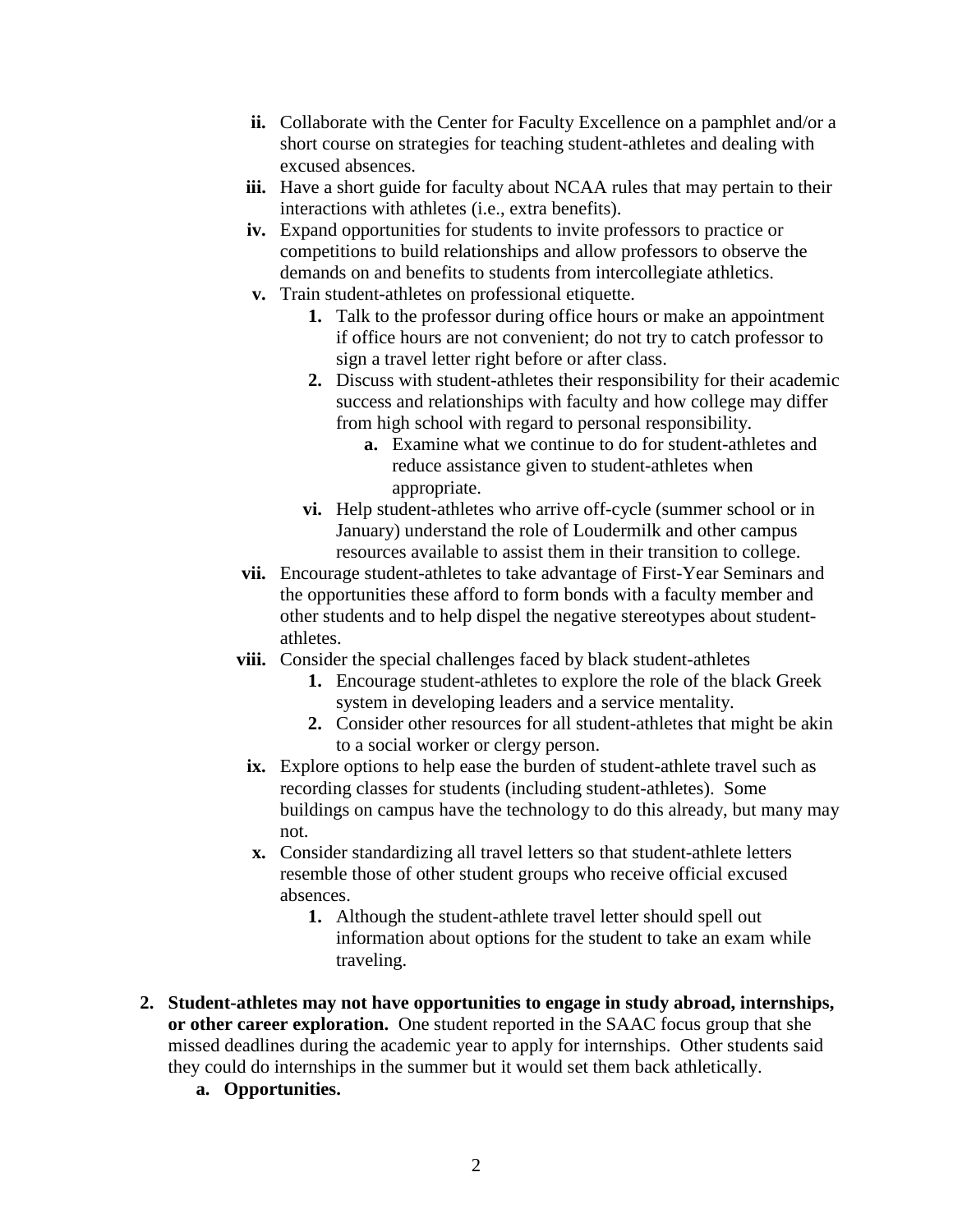- **i.** Allow student-athletes to return for a fifth year or a ninth semester in order to pursue these opportunities once their athletic eligibility had ended. For instance, Nursing allows students more time to complete their degree because of time demands associated with getting practical experience.
- ii. Consider how this relates to the University goal of graduation in four years and the University rules on when a second major may be added. Also, consider NCAA rules that opportunities must be available for all students, and not just student-athletes, to avoid this being characterized as an extra benefit.
- 3. **Emphasize culture of academic success among the coaches.** FAC heard from an honors student who was about to drop out of the Honors program because the student was unable to attend all of the honors class that met in the afternoon and conflicted with part of practice. After discussion with the coach, the coach decided to allow the student to leave practice early two days a week to attend the class meetings. This was the right result, but it seemed it might have taken the coach longer to reach this result than is ideal.
	- a. **Opportunities.**
		- i. Encourage students to engage the coach and professor in a three-way conversation to mediate situations like this.
		- ii. Help coaches and professors understand that chemistry and bonding is important in the classroom as well as on an athletics team.
- 4. **Involve student-athletes in FAC and other bodies.** The NCAA is considering a new governance model that would include student-athletes as voting members of the Board of Directors, the Council, and on the group that will make legislation for the Big 5 Conferences in areas designated for those conferences to have autonomy. Lissa Broome has had an initial conversation with SAAC members about how they might become more involved in our institutional bodies that deal with student-athlete issues. One SAAC member attended the most recent Working Group meeting and made important contributions to the discussion. Debbi Clarke will be soliciting feedback from SAAC members who volunteered on the process documents that the Working Group will be circulating for comment this summer. Although we want to involve student-athletes in these advisory groups, we may need to be mindful of all their time demands.

#### a. **Opportunities.**

- i. Use the monthly SAAC meetings more strategically to inform students and get feedback and reactions from them.
- ii. Inform SAAC members of the meeting schedules and agendas for FAC, the ASPSA Faculty Advisory Committee, and the Working Group so they might consider attending.
- iii. Consider whether one or more voting student members should be added to FAC.
- iv. Students who have completed their eligibility might have more time for these issues but also be able to represent the student-athlete perspective.
- v. Students who compete in individual sports may be able to attend afternoon meetings more easily than students in team sports that have conflicting practice times.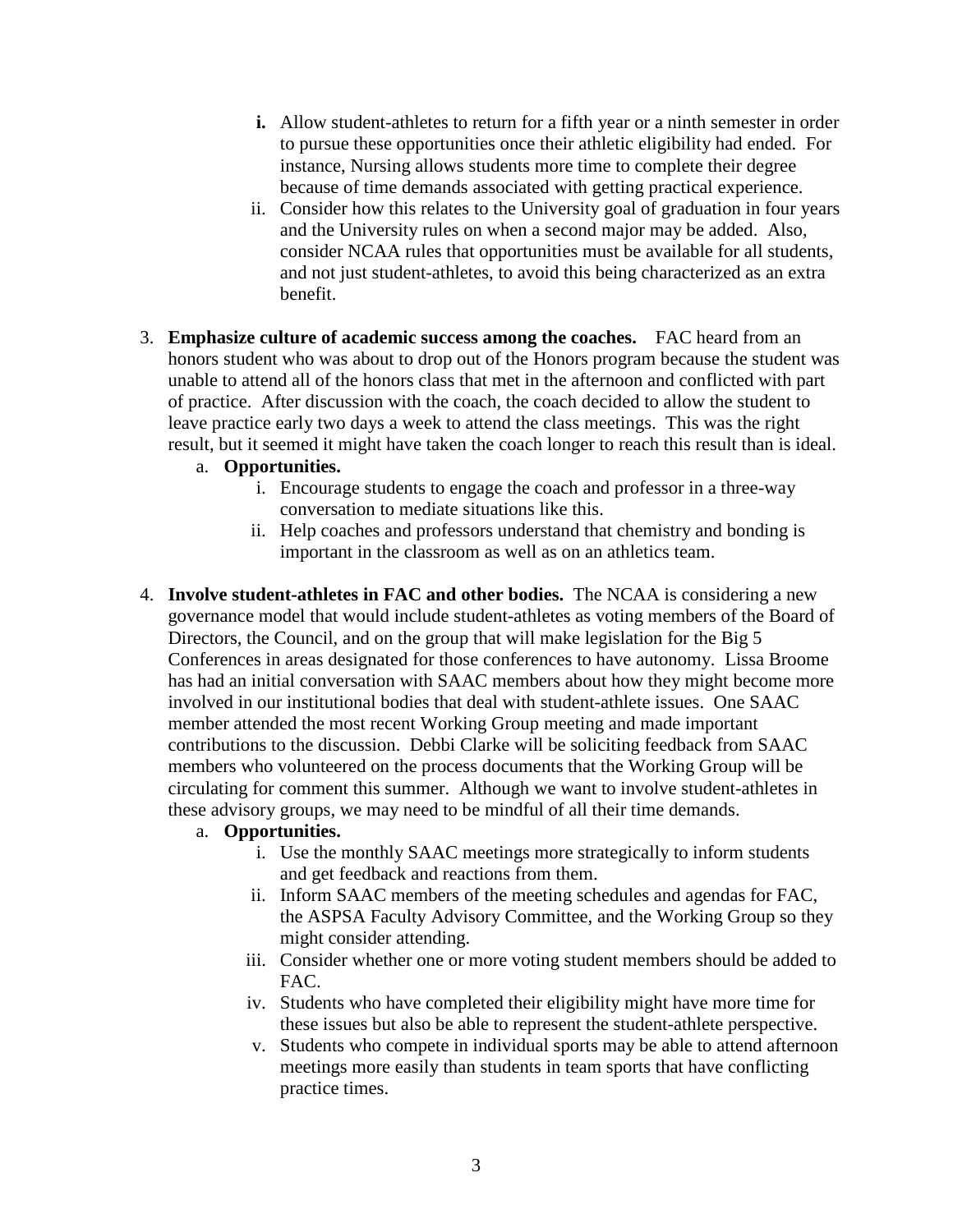- vi. Check with Notre Dame on how it incorporates student-athletes into its Athletics Council.
- III. Perspectives from Faculty and Staff

The FAC held open forums for faculty and staff members on April 23 and April 24. One forum was located on the health affairs side of campus in the afternoon and the second was held on the main campus in the morning. There were approximately 30 people in attendance at each forum. The first forum was covered by the press. The forums were structured to provide audience members with an opportunity to make comments or ask questions (limited to 90 seconds) with responses or observations provided by one or two committee members. The forums proved to be an effective vehicle for FAC members to hear from campus community members about issues of concern.

#### **1. Improve communications with faculty and staff.**

## **a. Opportunities.**

- **i.** Hold a FAC forum each semester.
- **ii.** Involve interested groups like the Retired Faculty group and the History Department.
- iii. Consider more FAC statements and resolutions when needed.
- **iv.** Use the Carolina Commitment website.
	- **1.** Wainstein Report may answer questions that remain about origins of AFAM paper courses.
- **v.** Use the Faculty Governance FAC page to aid in communication
	- **1.** Post searchable FAQs.
	- **2.** Provide a mechanism for faculty/staff to ask additional questions that would then be addressed in the FAQs.
- **vi.** Provide links from GoHeels.com to Carolina Commitment, FAC page, and the Latest from Loudermilk updates.
- vii. Celebrate student-athlete academic successes. The recent lunch was quite successful and honored 10 faculty members who were invited by the top 5 male and top 5 female student athletes by GPA.
- viii. Consider circulating a letter to fans about positive academic experiences from a student-athlete.

## **2. Concerns about courses in which student-athletes are enrolling.**

#### **a. Opportunities.**

**i.** Continue and refine role of FAC in course clustering and grade review.

#### **3. Concerns about course selection by student-athletes.**

## **a. Opportunities.**

**i.** Track when students are taking English 100. Should be first course or one of first courses they take.

## **4. Concerns about student-athletes integrating more into campus and taking advantage of campus resources.**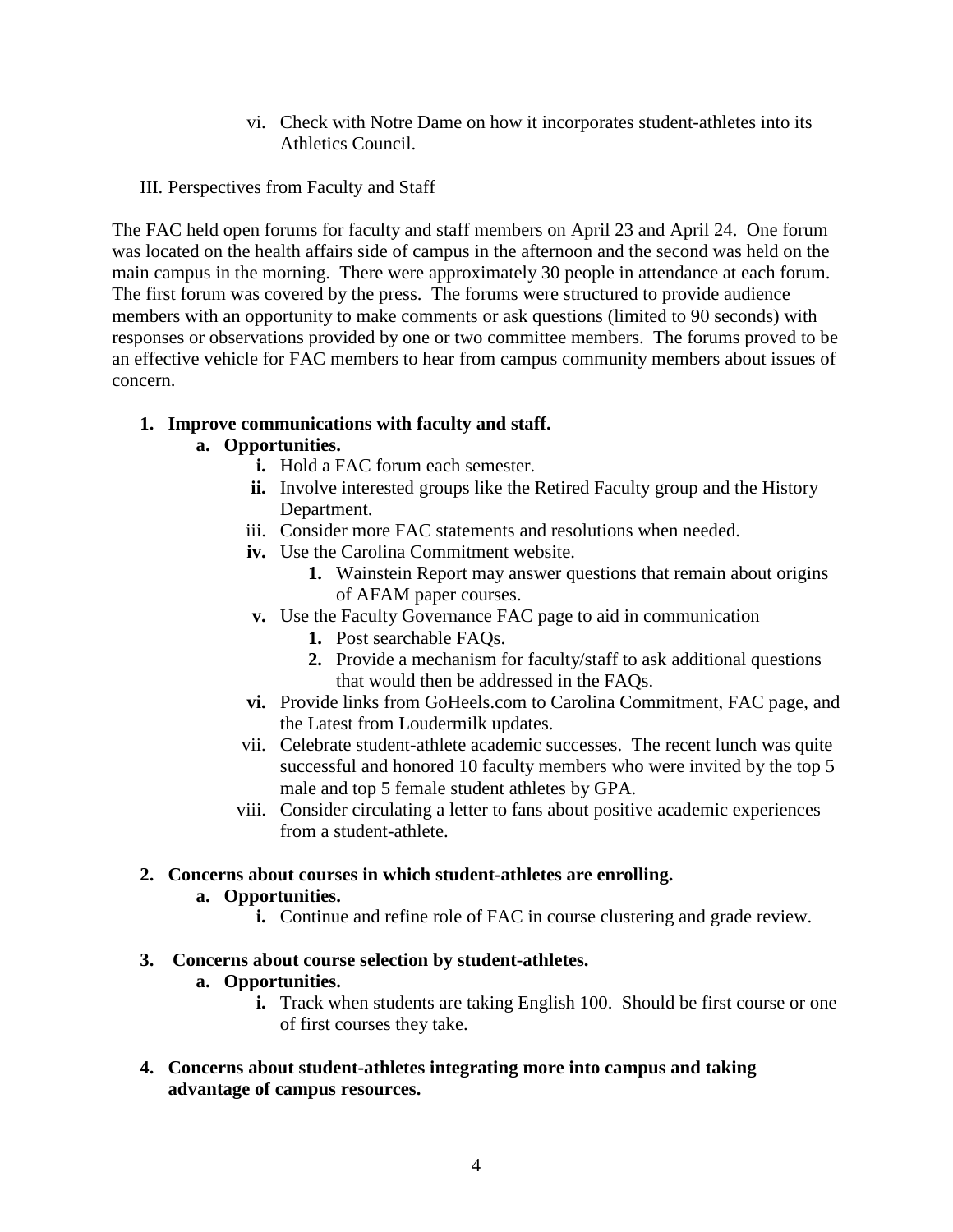## **a. Opportunities.**

- **i.** Encourage student-athletes to take advantage of resources on campus like Advocates for Carolina First.
- **ii.** Help student-athletes become aware of other resources on campus.

## IV. Perspectives from Athletics

FAC members shared their observations from discussions each had with the coaches and students on their assigned teams about issues facing the coaches and the students.

# 1. **Negative recruiting by competitors based on media coverage related to the paper courses and media reports about literacy levels of student-athletes.**

## a. **Opportunities.**

- i. Provide coaches the information they need to counter the negative recruiting.
- ii. Be sure they are aware of the Carolina Commitment website and that it explains clearly the facts relating to these concerns.
- 2. **Limitations on communications between coaches and faculty.** Some coaches expressed concern that current policies prohibited them from communicating with faculty.
	- a. **Opportunities.**
		- i. Clarify policy to ensure that limits on communications are clearly specified. Perhaps any policy should be limited to the coach talking to a faculty member about a student-athlete's academics, noting that communication with faculty about a student's academic performance should be through the ASPSA staff.
		- ii. Encourage opportunities for general interaction with coaches and faculty through guest coaching or professors at practice events.
- 3. **Sensitivity of coaches to academic calendar and academic demands on studentathletes.** In SAAC focus group discussions, some students suggested that coaches be more sensitive to the academic calendar and its demands to help student handle the academic demands in the week before fall break and spring break when mid-terms are typically scheduled.

## a. **Opportunities.**

- i. Bubba Cunningham can work with FAC to identify these times in the semester and communicate with the coaches and administrators that they should be sensitive to the academic demands on students during these periods by reducing practice obligations when possible.
- 4. **Some coaches are concerned that student-athletes at other institutions have fewer academic demands on them than students at UNC-CH.** Examples given were that Duke has degrees available that only require 96 credit hours (versus the normal 120 credit hours).The committee was told that Duke requires 34 courses for graduation, but only gives credit for two AP courses. If the 34 courses are 3 credit-hours that is a 102-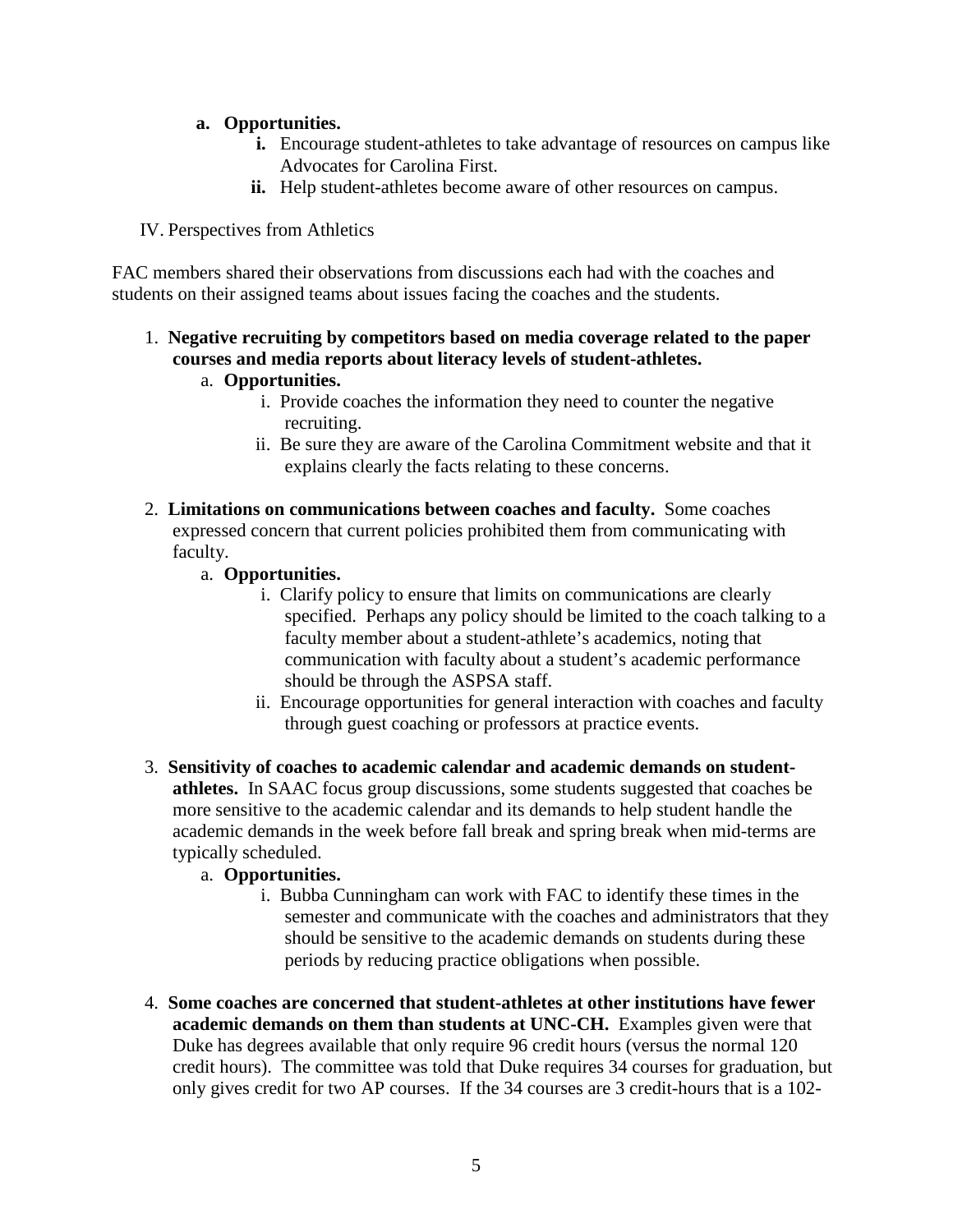credit hour degree. Subtracting 2 3-hour courses from this total leaves 96 credit hours. A second example was from one coach who reported that Wake Forest does not have a limit on the number of classes students or athletes can miss for competition or practice.

## a. **Opportunities.**

- i. Learn the facts regarding the Duke requirements and educate our coaches about the requirements at Duke, but more importantly about the requirements at UNC.
- ii. Learn the facts regarding the missed class limits at Wake Forest, educate our coaches and communicate UNC-CH expectations regarding class attendance.

# 5. **Enhance communication opportunities between FAC and the coaches.**

# a. **Opportunities.**

- i. Should we have focus groups with Coaches?
- ii. Identify and disseminate successful strategies for coaches in considering academics in recruiting and creating a culture of academic success among their students.

## V. Time Commitments

Layna Mosley and Deb Stroman distributed a chart of missed class days by team for travel in the Fall 2013 and Spring 2014 semesters.

## 1. **Questions related to approval of competition schedules based on missed class time.**  a. **Opportunities.**

- i. Coordinate this with the Working Group which is looking at these issues also.
- ii. Learn how competition schedules are constructed.
- iii. Compile missed class by team each year on a consistent basis and compare (if possible) missed class time before and after ACC expansion.
	- 1. Add summer school to the schedule request form and the missed day calculation.
	- 2. Consider whether men's basketball, women's basketball, and football should complete schedule request forms.
	- 3. Standardize the way that coaches count partial missed days.
	- 4. How is missed class time calculated for sports where not all students travel to all competitions?
	- 5. Should the maximum number of missed class days be based on M-W-F and Tu-Th counts, instead of an overall day limit?
	- 6. What is the procedure for approving an exception from any stated limit?
- iv. Discuss polices related to competition during the final exam period.
- 2. **Concerns about course and major selection.** Some student-athletes may not pursue certain majors or pre-professional programs because they perceive that the programs do not fit with their practice and competition schedules. Some student-athletes may be